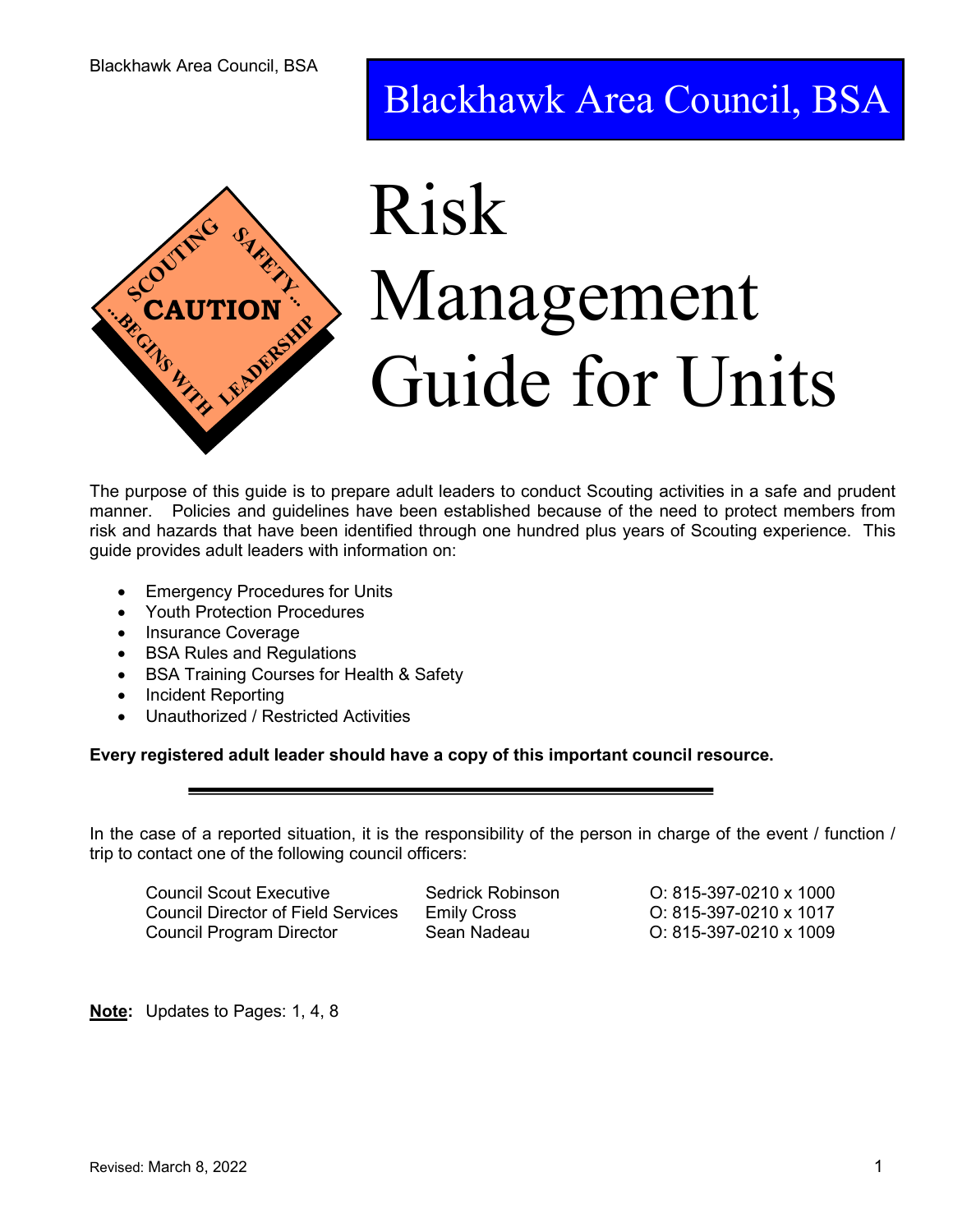# EMERGENCY PROCEDURES FOR UNITS

All youth activities have some potential for accidents to occur. If an accident or serious injury occurs, it is important that the Blackhawk Area Council be prepared to respond in an appropriate manner. The following procedures have been established to guide volunteers and staff personnel as they relate to serious accidents, injuries, or illness.

- 1. Proper planning to avoid possible injuries and for adequate emergency response is the responsibility of all Scout leaders. In addition, the observance of all laws that might apply to a Scouting event is necessary, for example, speed limits, wearing of seat belts, tire maintenance, and reading and following safety precautions, etc.
- 2. In an event where an individual is injured or serious illness occurs, proper and adequate care, treatment, and transportation of the individual is of primary importance. Careless handling of a victim following an accident can make the injuries worse.
- 3. The next responsibility is to notify the proper Scouting authorities. It is this councils' policy that the following be reported to the council Scout executive or the designee as soon as possible:
	- ❖ All deaths or serious injuries;
	- Injury to a Scout or adult on a Scout function (on or off Scout property) in which medical treatment, other than at-scene first aid, is performed;
	- Any situation occurring in connection with a Scout function (whether on or off Scout property) in which a Scout or adult is transported to a hospital, whether or not the Scout/adult is admitted.

Reporting Procedure: In the case of a reporting situation, it is the responsibility of the person in charge of the event/function/trip to contact one of the council officials as listed on the cover of this guidebook.

- 4. The unit leader in charge must contact the family, obtain medical assistance, and provide transportation. Arrangements will be made to secure personal equipment for safe delivery to the home, if requested.
- 5. The council official handles procedures regarding insurance, media relations, and ensures that national and local Scout policies are met.

It is the hope of the council that thorough pre-trip planning, emphasizing safety, is a part of every Scouting activity to avoid accidents and injury. It is the responsibility of all BSA leaders to be concerned for the injured person(s) and their family.

# PRESS RELATIONS

In responding to the news media, the following principles should be observed:

- 1. It is the council's policy to work with the media to provide factual, accurate, and timely information. The council will not adopt a "no comment" attitude.
- 2. Only one council spokesperson will be selected to be the news source, usually the council Scout Executive. Leaders/adults should refer all media inquires to the council news source and should give accurate directions for locating the council news source.
- 3. The council spokesperson will note which representatives of the media were involved. If possible, a press release or media advisory will be prepared as soon as possible so that all media representatives are given the same information.

Ī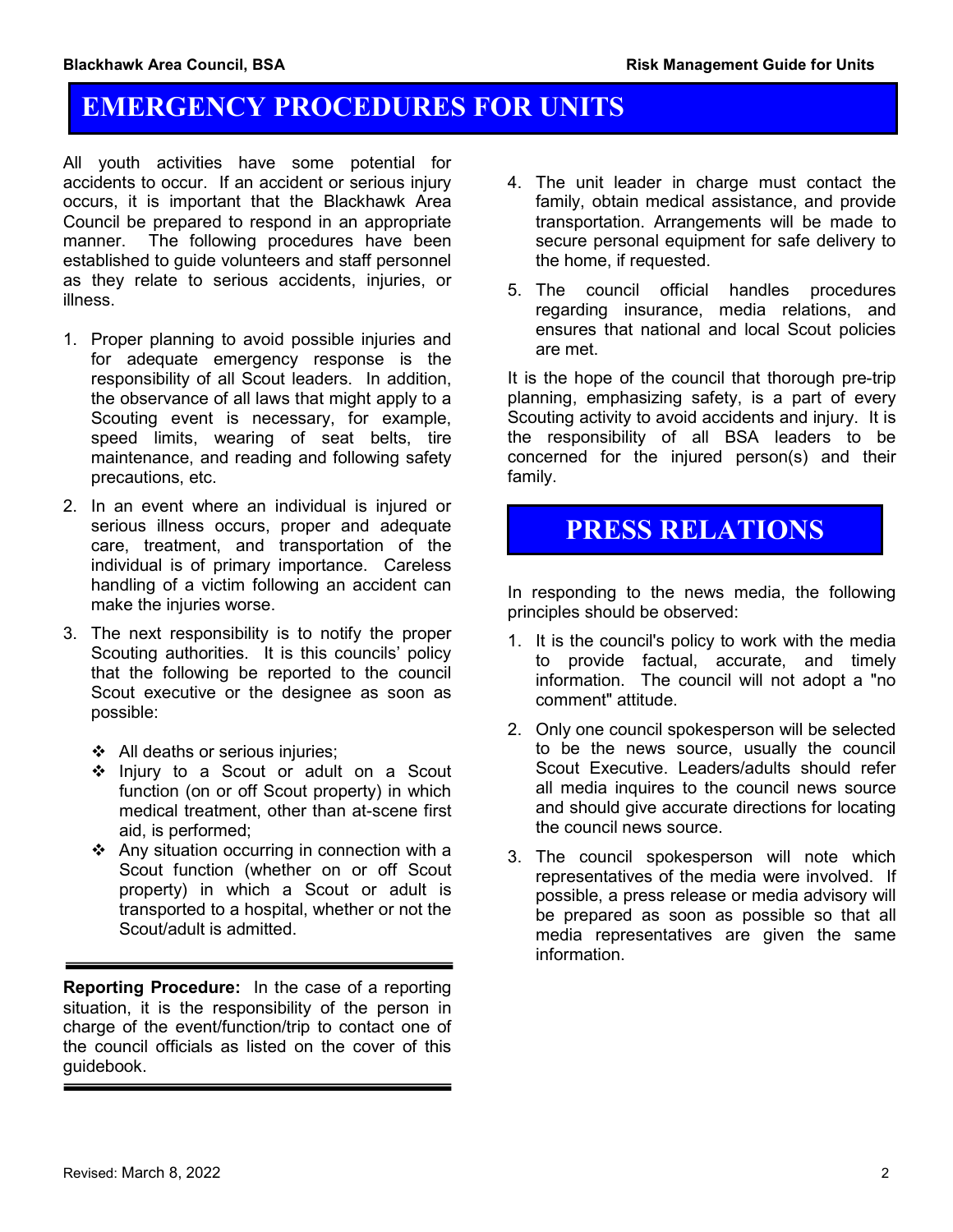# YOUTH PROTECTIONS PROCEDURES

The Blackhawk Area Council feels **EDUCATION IS KEY** to creating additional protection and security for our Scouts. Through adult leader Youth Protection Training, we hope to bring awareness to all adults who work with youth on the following:

- ❖ Recognizing situations that place a child atrisk of abuse, how child abusers operate, and how to deter a child abuser from joining the Boy Scouts of America.
- ❖ React or Respond to a child who has been abused, and the type of abuse they have fallen victim to.
- \* Report a suspected case of abuse within Scouting procedure and State Law.

As a volunteer for the nation's largest youth organization, you should be aware of how to help a child in need, and how to keep child abusers out of the Boy Scouts of America.

The Blackhawk Area Council hopes to educate all adult leaders through Youth Protection Training in order to create a barrier to child abuse and to abusers.

Note: All adults must take Youth Protection **Training every year.** Adults will be removed from the unit charter if their Youth Protection Training has expired. No adult application will be accepted without a valid Youth Protection Training Certificate.

It is suggested that units assign responsibility for Youth Protection to an assistant unit leader. The assistant leader selected for this responsibility should make sure that the following conditions are met.

- ❖ Ensure all registered adults receive the current youth protection training.
- Coordinate the education of parents on the issue of child abuse.
- ❖ Provide Youth Protection Training for all youth using the appropriate materials and videos.

To do all this, the leader must be equipped with the right knowledge and materials. Each district has a Youth Protection Training team ready to provide the resources and support necessary to be successful in your unit.

Reporting Procedures: It is the policy of the Blackhawk Area Council that a suspected or observed case of child abuse or victimization involving a participant in any program, activity, camp or unit of the Boy Scouts of America be immediately reported to the council Scout Executive or first available council official listed on the cover of this guidebook.

### Barriers to Abuse within Scouting

The BSA has adopted the following policies to provide additional security for our members. These policies are primarily for the protection of our youth members; however, they also serve to protect our adult leaders from false accusations of abuse. Full descriptions of these barriers are outlined in Youth Protection Training.

- ◆ Two Deep Leadership
- ◆ No One-on-One Contact
- ◆ Respect of Privacy
- ◆ Separate Accommodations
- ◆ Proper Preparation for High Adventure **Activities**
- ◆ No Secret Organizations
- Appropriate Attire
- ◆ Constructive Discipline
- ▶ Hazing Prohibited
- **Troop Junior Leader Training**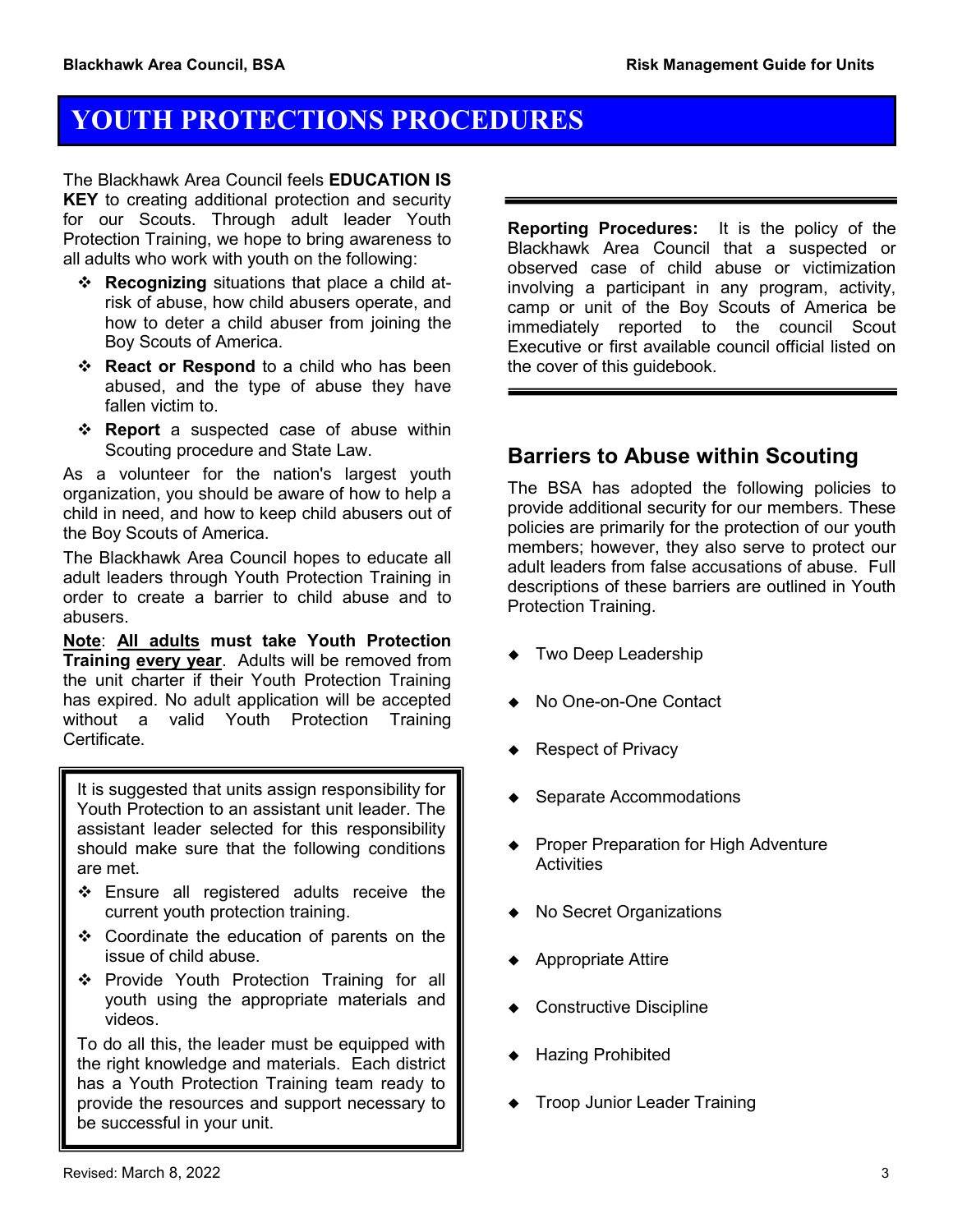## INSURANCE COVERAGE FOR VOLUNTEERS

Listed below is a brief outline of the insurance coverage's provided by Blackhawk Area Council through the support of the Friends of Scouting campaign and activity fees.

#### COMPREHENSIVE GENERAL LIABILITY INSURANCE

This coverage provides primary general liability coverage for registered volunteer Scouters with respect to claims arising out of an official Scouting activity with the exception that the coverage is excess over any insurance that may be available to the volunteer for loss arising from the ownership, maintenance, or use of a motor vehicle or watercraft. This insurance is available only while the vehicle or watercraft is in the actual use of a Scouting unit and being used for a Scouting purpose. Coverage is more than \$5 million for bodily injury and property damage.

The insurance provided to unregistered Scouting volunteers through the general liability insurance program is excess over any other insurance the volunteer might have to his or her benefit, usually a homeowners, personal liability, or auto liability policy.

The general liability policy does not provide indemnification or defense coverage for those individuals who commit intentional and/or criminal acts. The Boy Scouts of America does not have an insurance policy which provides defense for situations involving allegations of intentional and/or criminal acts.

#### AUTOMOBILE LIABILITY **INSURANCE**

All vehicles MUST be covered by a liability insurance policy. The amount of this coverage must meet or exceed the insurance requirements of the state in which the vehicle is licensed. It is recommended, however, that coverage limits are at least \$100,000 combined single limit. Any vehicle carrying 10 or more passengers is required to have limits of \$500,000 combined single limit. In case of rented vehicles, coverage limit requirements can be met by combining the limits of personal coverage carried by the driver with

insurance coverage purchased from the rental company. All vehicles used in travel outside the United States must carry a liability insurance policy that complies with or exceeds the requirements of that country.

### CHARTERED ORGANIZATIONS FOR SCOUTING UNITS

The general liability policy provides primary liability insurance coverage for all chartered organizations on file with the BSA for liability arising out of their chartering a traditional Scouting unit. Automobiles and maritime liability overage is provided on a secondary or excess basis. All vehicles used in Scouting activities must be covered by automobile liability insurance with limits that meet or exceed the requirements of the state in which the vehicle is licensed. All boats/vessels used in Scouting must be insured by the owner for liability exposures. The amount of coverage is determined by the size and usage of the boat. \$1 million is recommended. Chartered organizations do not need a certificate of insurance. The chartered organization endorsement is a part of the insurance policy contract and is enforceable under the policy contract.

#### ACCIDENT AND SICKNESS Insurance and the control of the control of the control of the control of the control of the control of the co<br>Insurance and the control of the control of the control of the control of the control of the control of the co **COVERAGE**

The Blackhawk Area Council provides accident insurance coverage to all units for your youth through the Friends of Scouting campaign.

NOTE: This does not cover adult leaders.

If your unit wants the accident insurance for its adults, the unit will need to purchase the accident insurance from Health Special Risk, Inc. Forms are available at the council office or at www.hsri.com.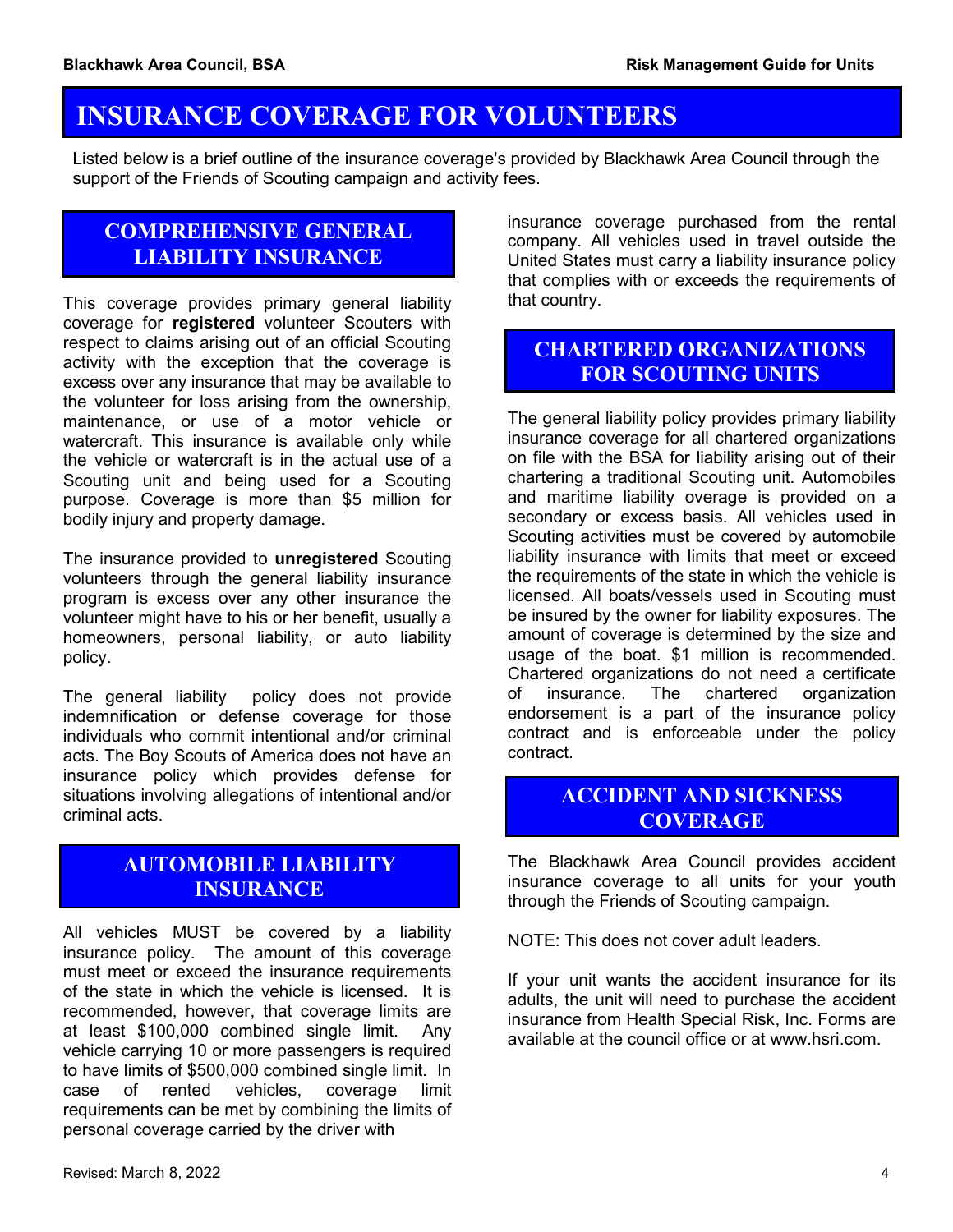### GUIDE TO SAFE SCOUTING

The "Guide to Safe Scouting" is a Unit Leader's guide for current policies and procedures to safe activities in the Boy Scouts of America. It outlines rules and regulations that must be followed for all Scouting functions, including adult leadership, transportation, and medical information.

The "Guide to Safe Scouting", No. 34416, may be purchased through the Blackhawk Area Council Scout Shop. It is also available online at www.blackhawkscouting.org under the "Resources" tab.

Note: Changes are listed near the front of the "Guide to Safe Scouting".

Before any event is undertaken, the unit leader should be sure that he/she has a copy of the "Guide to Safe Scouting" and has read it.

Other resources that cover BSA rules and regulations include Health & Safety Guide, No. 34415B and Tour and Expeditions, No. 33735A.

### TRAINING COURSES

The Blackhawk Area Council recognizes the immediate need to train adult leaders in the proper design and operation of safe Scouting programs. There are safety courses offered that provide the most important and valuable of lessons on the health and safety issues of the BSA: Youth Protection, Climb on Safely, Safe Swim Defense, Safety Afloat, Trek Safely, and Weather. They are also available online at *my.scouting.org in the* Training Center.

#### BSA HEALTH & SAFETY

Experience has shown that the vast majority of serious injuries and fatalities reported to the National Health & Safety Service occurred in unitrelated activities conducted off council properties. This course emphasizes the importance of qualified supervision and discipline. At least one leader from every unit is encouraged to complete this course and help promote the principles of safe Scouting. Participants will learn about the Guide to Safe Scouting, Sweet 16 of Safety, and the Risk Zone.

#### YOUTH PROTECTION

This course will bring awareness to all adults who work with youth on the following:

- Recognizing situations that place a child atrisk of abuse, how child abusers operate, and how to deter a child abuser from entering the BSA.
- **Extema Respond** to a child who has been abused, and the type of abuse they have fallen victim to.
- \* Report a suspected case of abuse using Scouting procedures and State Law.

Supplements to Youth Protection Training are video programs for youth and parents. A Time to Tell (ages 11 to 14), It Happened to Me (ages 6 to 10), Personal Safety Awareness (ages 14 to 20).

Youth protection training is required for all activities requiring tour plans. Certification is good for one year.

#### CLIMB ON SAFELY

Climb on Safely is the Boy Scout of America's recommended procedure for conducting climbing/rappelling at a natural site or a specifically designed facility, such as a climbing wall or tower.

#### SAFE SWIM DEFENSE and SAFETY AFLOAT

Every unit will need a qualified, trained person over the age of 21 to supervise aquatic activities. These courses will help unit leaders understand the rules and regulations for BSA aquatic activities, and the role leaders play in providing fun, safe events. Re-certification is required every two years.

#### TREK SAFELY

Trek Safely training is designed to help troops and crews prepare for a variety of high adventure treks. Trek Safely highlights the seven principles when planning a BSA outdoor trek.

#### **WEATHER**

The online weather training module offers you information on how to find out what's happening weather wise at your destination, prior to leaving home, and during the activity.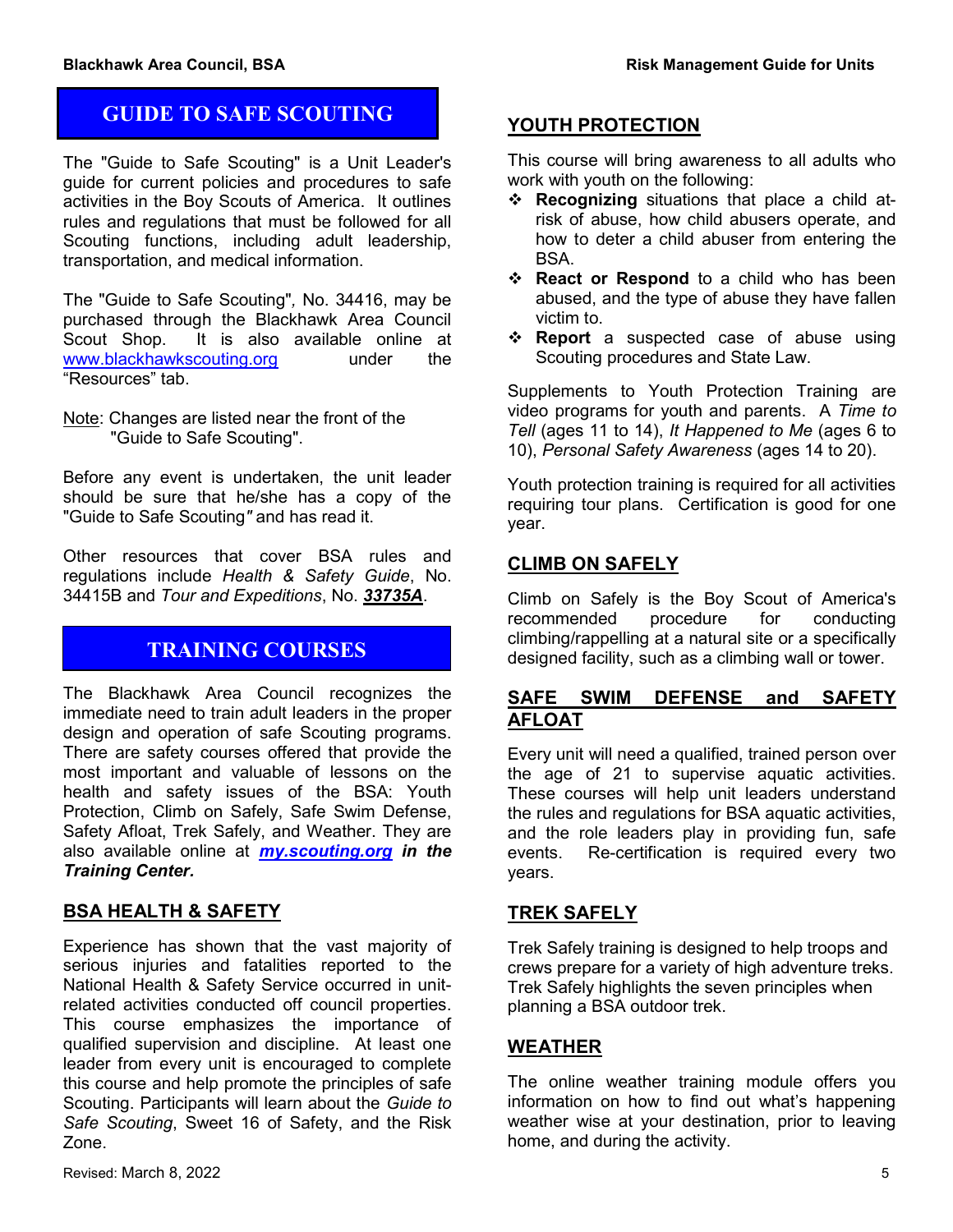#### TRANSPORTION SAFETY

Distracted driving can result in deadly consequences. Distractions while driving come in many forms. Fatigue, texting, and cell phone use are the worst. Texting and smart phone use is extremely hazardous because it combines all three forms of distraction: visual, manual, and cognitive.

Be aware of killer fatigue and distractions while you are driving! Mental and physical fatigue and distractions, such as texting and using your smart phone, are two of the leading causes of highway crashes and fatalities. Motor vehicle accidents are also the most costly, in lives and claims, in the BSA.

Drivers are generally poor judges of their own level of fatigue and their driving skills. They are unable to predict just how tired they actually are, and they think they can operate a vehicle while using their smart phones. These two things can amount to a deadly combination!

#### What I can do to prevent distracted driving?

When you get behind the wheel: put your cell phone / smart phone away, turn the phone to "silent" or "off," only check your phone messages during rest stops or food breaks. If you must use the phone, pull the vehicle off the road and to a safe location. Do not call or send messages to others you know are driving.

The driver is the only person who decides not to do things that can cause distractions. They should set the example for others.

#### SWEET 16 OF BSA SAFETY

- 1. Have Qualified Supervision
- 2. Physical Fitness for All Participants
- 3. Use the Buddy System
- 4. Ensure a Safe Area or Course
- 5. Equipment Selection and Maintenance
- 6. Each Person should have Personal Safety Equipment
- 7. Know Safety Procedures and Policies
- 8. Know the Skill Level Limits of the **Activities**
- 9. Constantly Monitor the Weather
- 10. Thoroughly Plan the Activity
- 11. Adequate Communication: With participants and in an emergency
- 12. File Tour Permits and Give Adequate Notice for the Activity
- 13. First-Aid: Have adequate supplies and trained personnel available
- 14. Comply with Applicable Laws
- 15. CPR Trained Adult: Available for strenuous outdoor activity
- 16. Adequate Discipline and Respect

#### INCIDENT REPORTING

In an event where an individual is injured or serious illness occurs, proper and adequate care, treatment, and transportation of the individual is primary importance. Careless handling of a victim following an accident can make the injuries worse.

The next responsibility is to notify the proper Scouting authorities. It is the council policy that the following be reported to the Council Scout Executive or the designee as soon as possible.

- All deaths or serious injuries.
- Injury to a Scout or adult on a Scout function (on or off Scout property) in which medical treatment, other than at-scene first aid is performed.
- Any situation occurring in connection with a Scout function (whether on of off Scout property) in which a Scout or adult is transported to hospital, whether or not the Scout/adult is admitted.

The unit leader in charge must obtain medical assistance, provide transportation and contact the family. Arrangements will be made to secure personal equipment for safe delivery to the home, if requested.

In case of a reporting situation, it is the responsibility of the person in charge of the event/function/trip to contact one of the Council officials. The council official handles media relations and ensures that National and local Scout policies are met.

The incident reporting form and the near miss incident reporting form can be found at www.scouting.org/scoutsource/HealthandSafet y/incident\_report.aspx.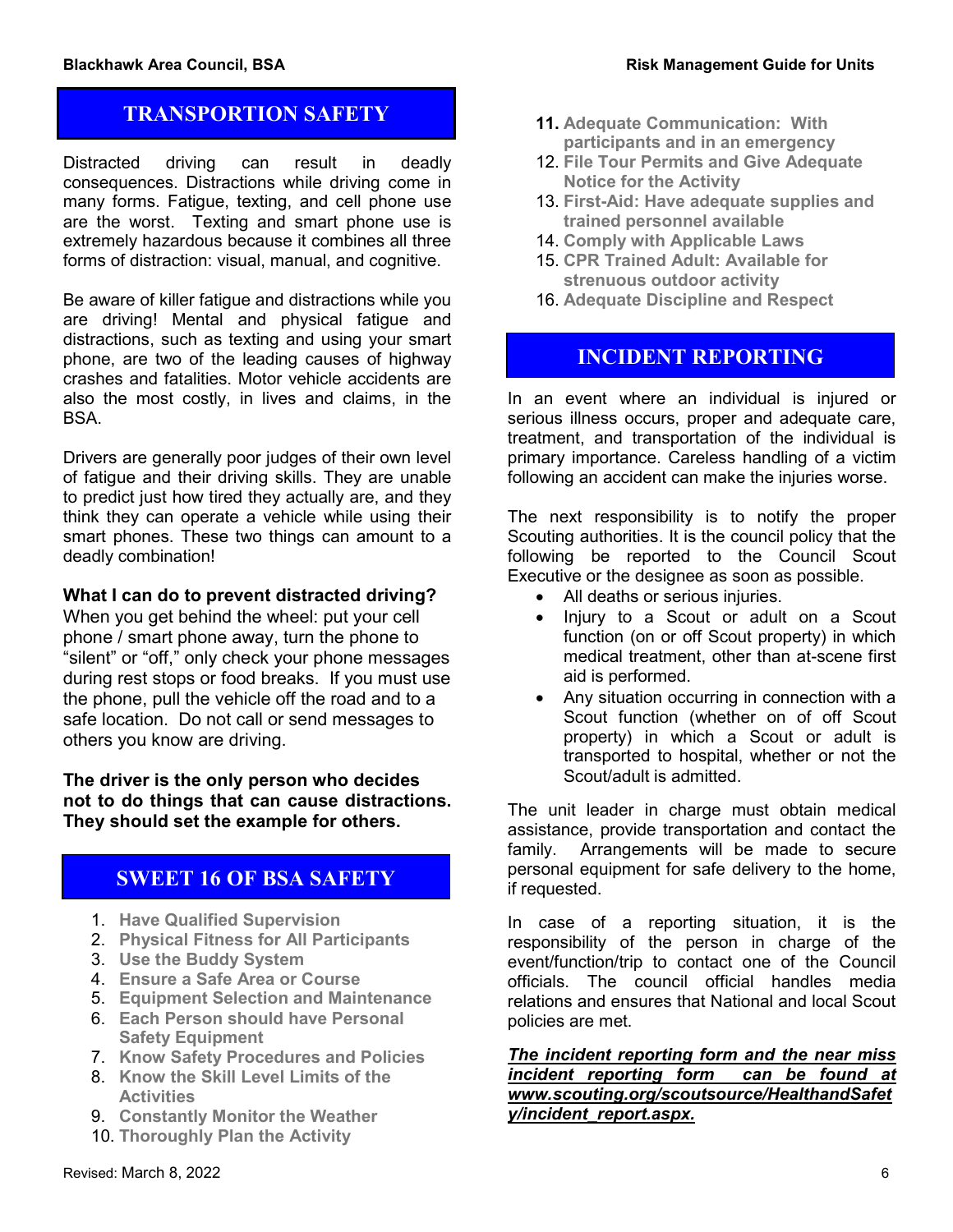#### UNAUTHORIZED ACTIVITIES RESTRICTED ACTIVITIES

The following activities have been declared unauthorized by the Boy Scouts of America:

- 1. All-terrain vehicles (ATVs), except for council-approved ATV programs
- 2. Boxing, karate, and related martial arts, except judo, aikido, and Tai Chi
- 3. Exploration of abandoned mines
- 4. Varsity football teams and interscholastic or club football competition and activities
- 5. Fireworks secured, used, or displayed in conjunction with program and activities
- 6. The selling of fireworks as a fund-raising or money earning activity
- 7. Flying in hang gliders, ultralights, experimental aircraft, or hot-air balloons (non-tethered); parachuting; and flying in aircraft as part of a search and rescue mission
- 8. Motorized go-carts and motorbike activities or participating in motorized speed events, including motorcycles, boats, drag racing, demolition derbies, and related events
- 9. Participation in amateur or professional rodeo events
- 10. Pointing any type of firearm or simulated firearm at any individual
- 11. Hunting
- 12. Motorized personal watercraft (PWC), such as Jet-Skis®, except for council-approved PWC programs
- 13. Firearms shall not be brought on camping, hiking, backpacking, or other Scouting activities except those specifically planned for target shooting under the supervision of a currently certified BSA national shooting sports director or National Rifle Association firearms instructor. Law enforcement officers are exempt.
- 14. Parasailing, or any activity in which a person is carried aloft by a parachute, parasail, kite, or other device towed by a motorboat, including a tube, or by any other means
- 15. All activities related to bungee cord jumping (sometimes called shock cord jumping)
- 16. Technical tree-climbing with ropes or harnesses
- 17. Water chugging and related activities
- 18. Football, Bubbleball, and similar activities

The following activities have been declared restricted by the Boy Scouts of America:

- 1. Chainsaws and mechanical log splitters may be used only by trained individuals over the age of 18, using proper protective gear in accordance with local laws
- 2. Tethered hot-air balloon flights are authorized, and a flying plan must be submitted
- 3. Scout units may plan or participate in paintball, laser tag or similar events where participants shoot at targets that are neither living nor human representations.
- 4. Units with council approval may participate in formally organized historical reenactment events, where firearms are used and intentionally aimed over the heads of the reenactment participants.
- 5. The use of paintball guns, laser guns or similar devices may be utilized in target shooting events with council approval and following the Sweet 16 of BSA Safety. Council approval means the approval of the Scout Executive or his designee on a tour permit specifically outlining details of the event. (However, law enforcement departments and agencies using firearms in standard officer/agent training may use their training agenda when accompanied with appropriate safety equipment in the Law Enforcement Exploring program.)

 The Guide to Safe Scouting contains a complete detailed listing of unauthorized and restricted activities.

The Boy Scouts of America's general liability policy provides coverage for bodily injury or property damage claims that arise out of an official Scouting activity.

Unauthorized activities are NOT considered official Scouting activities. Volunteers (registered and unregistered), units, chartered organizations, and local councils are jeopardizing insurance coverage for themselves and their organization by engaging in unauthorized activities.

Please do not put yourself at risk.